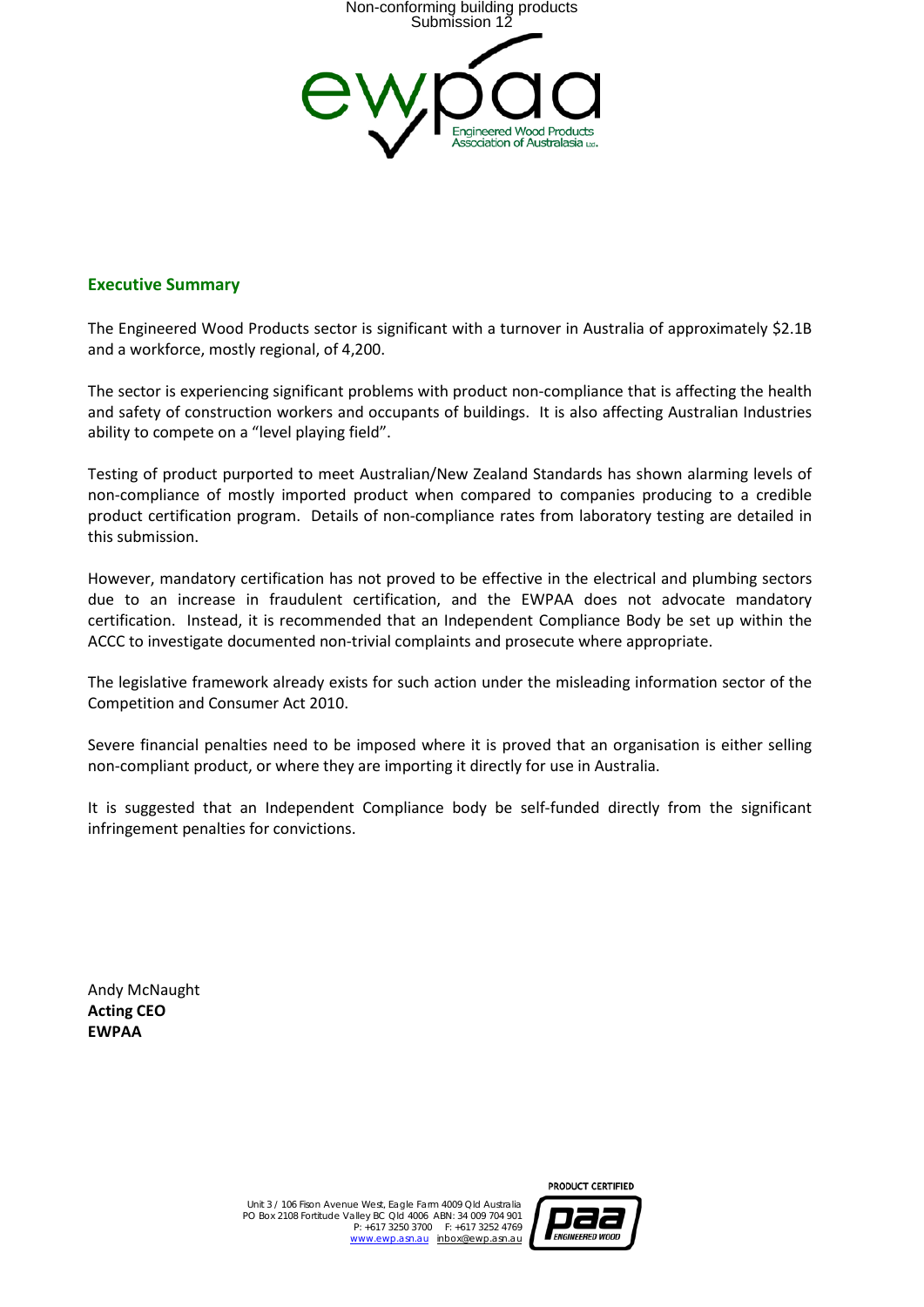## **1. Introduction**

The Engineered Wood Products Industry is important to Australia. It manufactures 1.55 million m<sup>3</sup>/year of Particleboard, Fibreboard, Plywood and Laminated Veneer Lumber (LVL) value at around \$2.1B. It employs approximately 4,200 people, the majority of which are in the regional areas of South Australia, Western Australia, Queensland and NSW.

Australian production supplies close to 80% of demand, with the balance supplied mostly from China, Malaysia and New Zealand.

Australian producers of wood products recognise that they must be competitive with imported products, but there are serious concerns that competition is frequently not on "a level playing field" due to some imported product not meeting Australian/New Zealand Standards.

This submission is **not** about erecting barriers to imports. It **is** about ensuring that consumers in Australia can have confidence in products in the market place.

## **2. Impact of non-compliance on the supply chain. Non-compliant product impacts the supply chain at a health and safety, as well as a financial level.**

### **(a) Health and Safety impacts of non-compliant product.**

**Construction Phase:** The structural performance of plywood and LVL formwork for concrete pours is the largest risk. Designers use the grade properties of the product to design formwork that is strong enough for the loads experienced during concrete pours. Inadequate properties clearly pose a significant risk to construction workers through catastrophic failure.

**Completed Buildings:** Occupants of buildings are exposed to risk of injury or death if structures do not perform their function to protect against storms and cyclones. Since cyclone Trace decimated Darwin in 1974, building codes have been developed to ensure performance at wind speeds encountered once every 50 years (residential) or longer (for infrastructure buildings) but these rely on the structural properties of the products used.

A more insidious issue is the risk of formaldehyde emission from engineered wood products. Formaldehyde is a known carcinogen and accordingly NICNAS\* recommends maximum emission levels for exposure. Because it is significantly cheaper to manufacture EWP's\*\* from glues that emit higher levels of formaldehyde, there is an economic driver toward non-conformance of branded emission class. This affects the safety during construction (e.g. cabinetry manufacture where workers are exposed to fresh product for long periods of time) and occupants of buildings.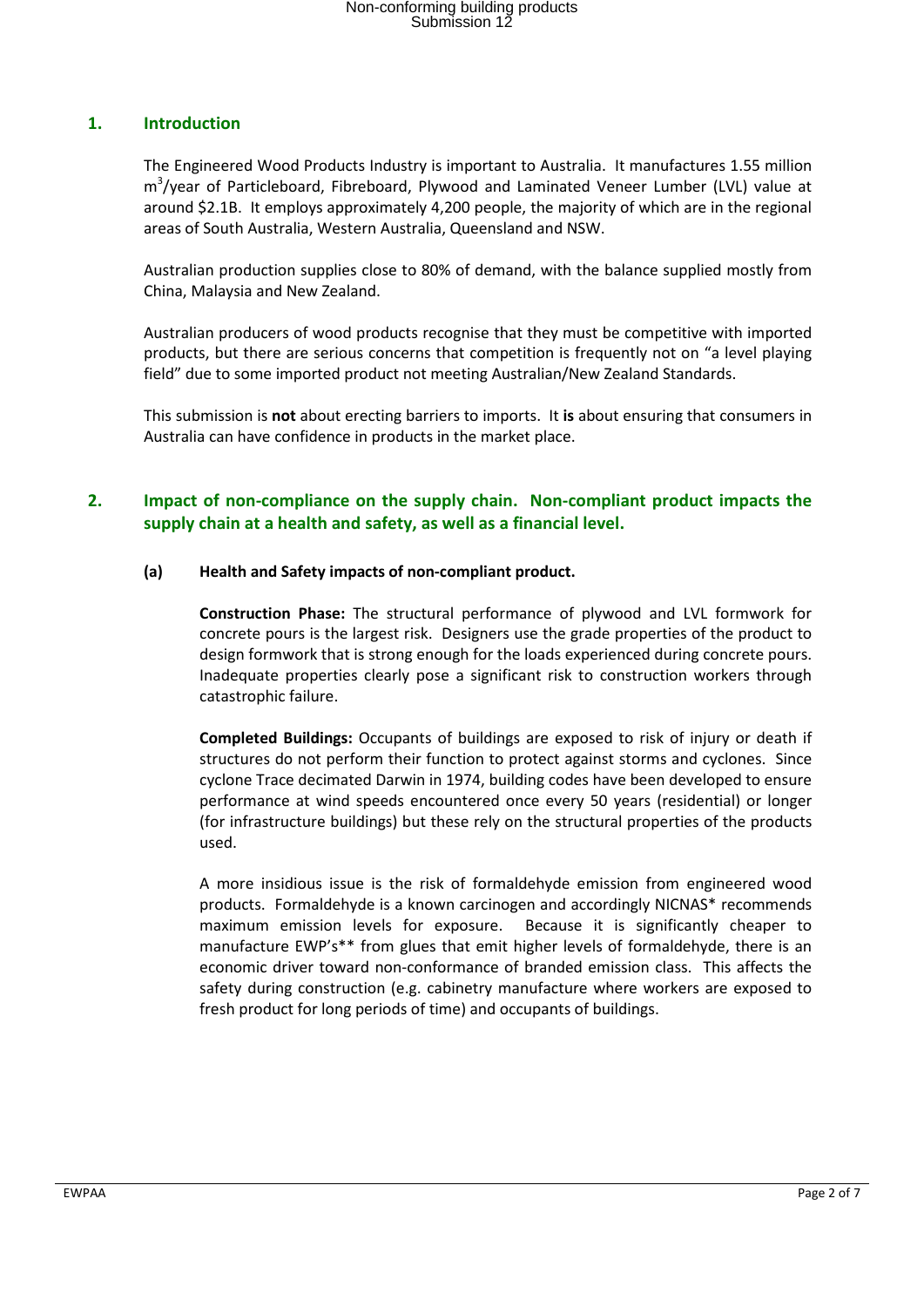### **(b) Financial Impacts of Non-compliant product.**

Broadly, these can be summarised as:

- Cost of rework in the construction industry (examples that EWPAA<sup>+</sup> have encountered – concrete pour structural failure, concrete repairs required because of poor finish, replacement of cabinetry in hotel development due to excessive formaldehyde emission);
- Insurance cost of structural failure during storm.

### **3. Evidence of the extent of non-compliant product from EWPAA testing.**

The EWPAA operates a NATA\*\*\* accredited laboratory to test structural and physical properties and formaldehyde emissions of EWP's. It conducts on-going test of member's product from Australia, New Zealand, Fiji and PNG as part of the JAS-ANZ accredited product certification programs that it operates. The product certification consists of:

- Annual or bi-annual audits of the process control and quality systems of the manufacturing site;
- Daily or weekly testing of structural, physical and emission properties of product;
- Marketplace surveillance inspection of product;
- Proficiency testing to ensure that the manufacturer's laboratory test equipment can accurately determine batch compliance with Standard.

The EWPAA also conducts ad-hoc testing of non-members (generally imported) product.

A summary of the number of tests and the results of the tests are shown on the following page. Member's products are those which are part of the EWPAA's product certification scheme. Non-member's products are generally imported both certified by other certification agencies (or at least branded as such non-certified).

From these results, it is clear that manufacturing product under an independent, rigorous certification scheme markedly reduces the incidence of non-compliance substantially.

| $\ast$ | <b>NICNAS</b> |
|--------|---------------|
|        |               |

- National Industrial Chemicals Notification and Assessment
- EWP's Engineered Wood Products
- 
- 
- \* NATA National Association of Testing Authorities Australia<br>19 EWPAA Scheme Engineered Wood Products Association of Australasia Ltd.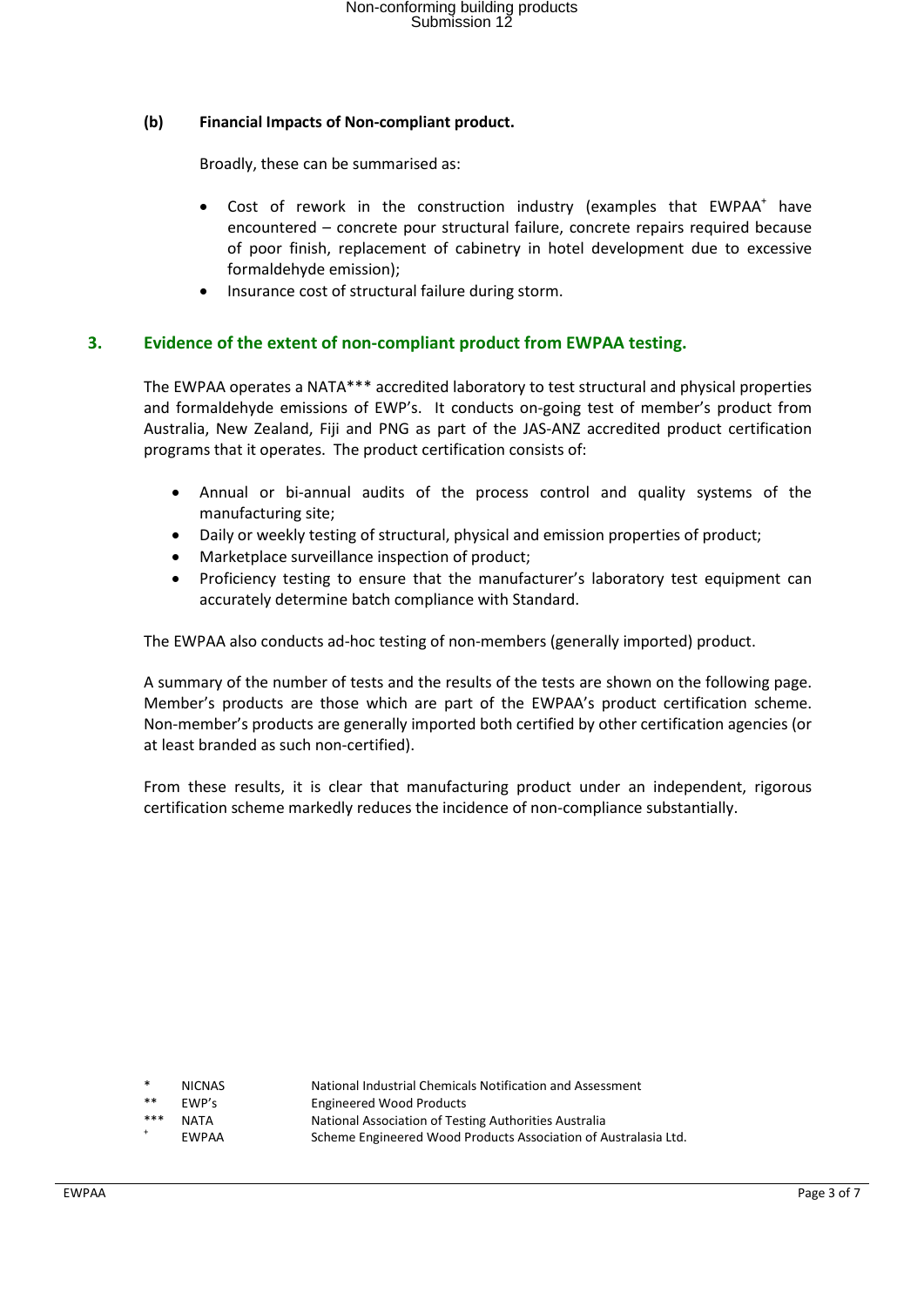#### **Members Products - ED Data Non Members Products - ED Data**

|            |      | Plywood 01.01.2013 - 15.07.2015  |        |                 |      |                             | Particleboard 01.01.2013 - 15.07.2015 |                   |          | Plywood 01.01.2013 - 15.07.2015  |        |                  |                | Particleboard 01.01.2013 - 15.07.20 |       |
|------------|------|----------------------------------|--------|-----------------|------|-----------------------------|---------------------------------------|-------------------|----------|----------------------------------|--------|------------------|----------------|-------------------------------------|-------|
| Test       | Pass | Fail                             | % Fail | Test            | Pass | Fail                        | % Fail                                | Test              | Pass     | Fail                             | % Fail | <b>Test</b>      | Pass           | Fail                                | % Fai |
| <b>BQ</b>  | 8616 | 167                              | 2%     | Thickness       | 566  | 17                          | 3%                                    | <b>BQ</b>         | 161      | 95                               | 37%    | <b>Thickness</b> | 3              | $\mathbf{1}$                        | 25%   |
| <b>MP</b>  | 298  | 31                               | 9%     | <b>MC</b>       | 583  | $\Omega$                    | 0%                                    | <b>MP</b>         | 21       | 4                                | 16%    | <b>MC</b>        | $\overline{7}$ | $\Omega$                            | 0%    |
| СНОН       | 535  | 3                                | 1%     | <b>Th Swell</b> | 575  | $\overline{2}$              | 0%                                    |                   |          |                                  |        | Th Swell         | 5              | $\mathbf{1}$                        | 17%   |
|            |      |                                  |        | <b>WBS</b>      | 420  | 19                          | 4%                                    |                   |          | LVL 01.01.2013 - 15.07.2015      |        | <b>WBS</b>       | $\overline{2}$ | $\mathbf{1}$                        | 33%   |
|            |      | LVL 01.01.2013 - 15.07.2015      |        | СНОН            | 907  | 19                          | 2%                                    | <b>Test</b>       | Pass     | Fail                             | % Fail | СНОН             | 15             | $\Omega$                            | 0%    |
| Test       | Pass | Fail                             | % Fail | IB              | 579  | $\Omega$                    | 0%                                    | BQ                | $\Omega$ | 8                                | 100%   | IB               | 4              | $\mathbf{1}$                        | 20%   |
| BQ         | 4514 | 22                               | 0%     | SS              | 398  | $\Omega$                    | 0%                                    | СНОН              | 2        | $\Omega$                         | 0%     | <b>SS</b>        | 4              | 0                                   | 0%    |
| <b>MP</b>  | 220  | 8                                | 4%     | MoE             | 180  | 1                           | 1%                                    |                   |          |                                  |        | <b>MoE</b>       | $\mathbf{1}$   | $\overline{2}$                      | 67%   |
| СНОН       | 247  | 0                                | 0%     | <b>MoR</b>      | 578  | $\overline{2}$              | 0%                                    |                   |          | Formwork 01.01.2013 - 15.07.2015 |        | <b>MoR</b>       | 6              | $\overline{2}$                      | 25%   |
|            |      |                                  |        | <b>SWA</b>      | 166  | 13                          | 7%                                    | Test              | Pass     | Fail                             | % Fail | Th Stab          | $\mathbf{1}$   | $\Omega$                            | 0%    |
|            |      | I Beam 01.01.2013 - 15.07.2015   |        | <b>GBO</b>      | 177  | 3                           | 2%                                    | <b>Adhesion</b>   | 24       | 12                               | 33%    | <b>SWA</b>       | $\mathbf{1}$   | $\Omega$                            | 0%    |
| Test       | Pass | Fail                             | % Fail | Th Stab         | 176  | $\Omega$                    | 0%                                    | W/Absorp          | 26       | $\Omega$                         | 0%     | <b>GBO</b>       | 1              | $\Omega$                            | 0%    |
| BQ         | 1159 | 14                               | 1%     |                 |      |                             |                                       | Cure              | 23       | $\mathbf{1}$                     | 4%     | Th Stab          | $\mathbf{1}$   | $\Omega$                            | 0%    |
| СНОН       | 79   | 0                                | 0%     |                 |      | MDF 01.01.2013 - 15.07.2015 |                                       | <b>Durability</b> | 24       | $\Omega$                         | 0%     |                  |                |                                     |       |
|            |      |                                  |        | <b>Test</b>     | Pass | Fail                        | % Fail                                |                   |          |                                  |        |                  |                | MDF 01.01.2013 - 15.07.2015         |       |
|            |      | Formwork 01.01.2013 - 15.07.2015 |        | Thickness       | 272  | 9                           | 3%                                    |                   |          |                                  |        | <b>Test</b>      | Pass           | Fail                                | % Fai |
| Test       | Pass | Fail                             | % Fail | МC              | 282  | $\Omega$                    | 0%                                    |                   |          |                                  |        | <b>MC</b>        | $\mathbf{1}$   | $\Omega$                            | 0%    |
| Adhesion   | 219  | 14                               | 6%     | <b>Th Swell</b> | 243  | 8                           | 3%                                    |                   |          |                                  |        | Th Swell         | $\overline{2}$ | $\Omega$                            | 0%    |
| W/Absorp   | 236  | 0                                | 0%     | <b>WBS</b>      | 119  | 5                           | 4%                                    |                   |          |                                  |        | <b>WBS</b>       | $\mathbf{0}$   | 1                                   | 100%  |
| Cure       | 237  | 0                                | 0%     | СНОН            | 307  | 4                           | 1%                                    |                   |          |                                  |        | СНОН             | 8              | 4                                   | 33%   |
| Durability | 234  | $\mathbf{1}$                     | 0%     | <b>IB</b>       | 256  | 5                           | 2%                                    |                   |          |                                  |        | IB               | $\mathbf{1}$   | $\mathbf{1}$                        | 50%   |
|            |      |                                  |        | <b>SS</b>       | 252  | 3                           | 1%                                    |                   |          |                                  |        | SS               | 3              | $\Omega$                            | 0%    |
|            |      |                                  |        | <b>MoE</b>      | 235  | $\Omega$                    | 0%                                    |                   |          |                                  |        | <b>MoE</b>       | $\mathbf{1}$   | $\Omega$                            | $0\%$ |
|            |      |                                  |        | <b>MoR</b>      | 254  | 6                           | 2%                                    |                   |          |                                  |        | <b>MoR</b>       | $\Omega$       | $\overline{2}$                      | 100%  |

|             | TIYWOOG 01.01.2013 - 13.07.2013  |             |        |                  |      |                             | r articicpoaru v1.v1.zv1J - 13.v7.zv1J |             | THE WOOD DIVISIONS - 19.07.2019  |             |        |                  | r articlepoaru 01.01.2013 - 13.07.20 |                             |        |
|-------------|----------------------------------|-------------|--------|------------------|------|-----------------------------|----------------------------------------|-------------|----------------------------------|-------------|--------|------------------|--------------------------------------|-----------------------------|--------|
| <b>Test</b> | Pass                             | Fail        | % Fail | Test             | Pass | Fail                        | % Fail                                 | <b>Test</b> | Pass                             | Fail        | % Fail | Test             | Pass                                 | Fail                        | % Fail |
| BQ          | 8616                             | 167         | 2%     | <b>Thickness</b> | 566  | 17                          | 3%                                     | BQ          | 161                              | 95          | 37%    | <b>Thickness</b> | 3                                    | 1                           | 25%    |
| <b>MP</b>   | 298                              | 31          | 9%     | <b>MC</b>        | 583  | 0                           | 0%                                     | <b>MP</b>   | 21                               | 4           | 16%    | МC               | $\overline{7}$                       | $\Omega$                    | 0%     |
| СНОН        | 535                              | 3           | 1%     | <b>Th Swell</b>  | 575  | $\overline{2}$              | 0%                                     |             |                                  |             |        | <b>Th Swell</b>  | 5                                    | $\mathbf{1}$                | 17%    |
|             |                                  |             |        | <b>WBS</b>       | 420  | 19                          | 4%                                     |             | LVL 01.01.2013 - 15.07.2015      |             |        | <b>WBS</b>       | $\overline{2}$                       | 1                           | 33%    |
|             | LVL 01.01.2013 - 15.07.2015      |             |        | СНОН             | 907  | 19                          | 2%                                     | <b>Test</b> | Pass                             | Fail        | % Fail | <b>CHOH</b>      | 15                                   | $\Omega$                    | 0%     |
| <b>Test</b> | Pass                             | Fail        | % Fail | <b>IB</b>        | 579  | 0                           | 0%                                     | BQ          | $\Omega$                         | 8           | 100%   | <b>IB</b>        | 4                                    | $\mathbf{1}$                | 20%    |
| BQ          | 4514                             | 22          | 0%     | SS               | 398  | $\Omega$                    | 0%                                     | <b>CHOH</b> | $\overline{2}$                   | $\Omega$    | 0%     | <b>SS</b>        | 4                                    | $\Omega$                    | 0%     |
| МP          | 220                              | 8           | 4%     | <b>MoE</b>       | 180  | $\mathbf{1}$                | 1%                                     |             |                                  |             |        | <b>MoE</b>       | 1                                    | $\overline{2}$              | 67%    |
| снон        | 247                              | $\mathbf 0$ | 0%     | <b>MoR</b>       | 578  | $\overline{2}$              | 0%                                     |             | Formwork 01.01.2013 - 15.07.2015 |             |        | <b>MoR</b>       | 6                                    | $\overline{2}$              | 25%    |
|             |                                  |             |        | <b>SWA</b>       | 166  | $\overline{13}$             | 7%                                     | Test        | Pass                             | Fail        | % Fail | Th Stab          | $\mathbf{1}$                         | $\Omega$                    | 0%     |
|             | I Beam 01.01.2013 - 15.07.2015   |             |        | <b>GBO</b>       | 177  | 3                           | 2%                                     | Adhesion    | 24                               | 12          | 33%    | <b>SWA</b>       | 1                                    | $\Omega$                    | 0%     |
| <b>Test</b> | Pass                             | Fail        | % Fail | Th Stab          | 176  | $\mathbf 0$                 | 0%                                     | W/Absorp    | 26                               | $\Omega$    | 0%     | <b>GBO</b>       | $\mathbf{1}$                         | $\Omega$                    | 0%     |
| BQ          | 1159                             | 14          | 1%     |                  |      |                             |                                        | Cure        | 23                               | 1           | 4%     | Th Stab          | 1                                    | $\Omega$                    | 0%     |
| СНОН        | 79                               | $\Omega$    | 0%     |                  |      | MDF 01.01.2013 - 15.07.2015 |                                        | Durability  | 24                               | $\mathbf 0$ | 0%     |                  |                                      |                             |        |
|             |                                  |             |        | Test             | Pass | Fail                        | % Fail                                 |             |                                  |             |        |                  |                                      | MDF 01.01.2013 - 15.07.2015 |        |
|             | Formwork 01.01.2013 - 15.07.2015 |             |        | <b>Thickness</b> | 272  | 9                           | 3%                                     |             |                                  |             |        | <b>Test</b>      | Pass                                 | Fail                        | % Fail |
| Test        | Pass                             | Fail        | % Fail | МC               | 282  | 0                           | 0%                                     |             |                                  |             |        | <b>MC</b>        | 1                                    | $\Omega$                    | 0%     |
| dhesion     | 219                              | 14          | 6%     | <b>Th Swell</b>  | 243  | 8                           | 3%                                     |             |                                  |             |        | <b>Th Swell</b>  | 2                                    | $\Omega$                    | 0%     |
| /Absorp     | 236                              | 0           | 0%     | <b>WBS</b>       | 119  | 5                           | 4%                                     |             |                                  |             |        | <b>WBS</b>       | 0                                    | $\mathbf{1}$                | 100%   |
| Cure        | 237                              | $\Omega$    | 0%     | <b>CHOH</b>      | 307  | 4                           | 1%                                     |             |                                  |             |        | СНОН             | 8                                    | 4                           | 33%    |
| ırability   | 234                              | 1           | 0%     | IB               | 256  | 5                           | 2%                                     |             |                                  |             |        | 1B               | 1                                    | $\mathbf{1}$                | 50%    |
|             |                                  |             |        | <b>SS</b>        | 252  | 3                           | 1%                                     |             |                                  |             |        | <b>SS</b>        | 3                                    | $\Omega$                    | 0%     |
|             |                                  |             |        | <b>MoE</b>       | 235  | $\mathbf 0$                 | 0%                                     |             |                                  |             |        | <b>MoE</b>       | $\mathbf{1}$                         | $\Omega$                    | 0%     |
|             |                                  |             |        | <b>MoR</b>       | 254  | 6                           | 2%                                     |             |                                  |             |        | <b>MoR</b>       | $\Omega$                             | $\overline{2}$              | 100%   |
|             |                                  |             |        |                  |      |                             |                                        |             |                                  |             |        |                  |                                      |                             |        |

|             | Plywood 01.01.2013 - 15.07.2015 |          |        |            |        |                             | Particleboard 01.01.2013 - 15.07.2015 |            | Plywood 01.01.2013 - 15.07.2015  |          |        |                  |      |          | Particleboard 01.01.2013 - 15.07.2015 |
|-------------|---------------------------------|----------|--------|------------|--------|-----------------------------|---------------------------------------|------------|----------------------------------|----------|--------|------------------|------|----------|---------------------------------------|
| Test        | Pass                            | Fail     | % Fail | Test       | Pass   | Fail                        | % Fail                                | Test       | Pass                             | Fail     | % Fail | Test             | Pass | Fail     | % Fail                                |
| BQ          | 8616                            | 167      | 2%     | Thicknessl | 566    | 17                          | 3%                                    | <b>BQ</b>  | 161                              | 95       | 37%    | <b>Thickness</b> |      |          | 25%                                   |
| <b>MP</b>   | 298                             | 31       | 9%     | МC         | 583    | <sup>0</sup>                | 0%                                    | <b>MP</b>  | 21                               | 4        | 16%    | МC               |      | $\Omega$ | 0%                                    |
| <b>HOH</b>  | 535                             | 3        | 1%     | Th Swell   | 575    | 2                           | 0%                                    |            |                                  |          |        | Th Swell         |      |          | 17%                                   |
|             |                                 |          |        | <b>WBS</b> | 420    | 19                          | 4%                                    |            | LVL 01.01.2013 - 15.07.2015      |          |        | <b>WBS</b>       |      |          | 33%                                   |
|             | LVL 01.01.2013 - 15.07.2015     |          |        | СНОН       | 907    | 19                          | 2%                                    | Test       | Pass                             | Fail     | % Fail | <b>CHOH</b>      | 15   | U        | 0%                                    |
| Test        | Pass                            | Fail     | % Fail | IB         | 579    | O                           | 0%                                    | BQ         | $\Omega$                         | 8        | 100%   | IB               |      |          | 20%                                   |
| BQ          | 4514                            | 22       | 0%     | <b>SS</b>  | 398    | O                           | 0%                                    | СНОН       |                                  | 0        | 0%     | SS               |      | $\Omega$ | 0%                                    |
| <b>MP</b>   | 220                             | 8        | 4%     | <b>MoE</b> | 180    |                             | 1%                                    |            |                                  |          |        | <b>MoE</b>       |      |          | 67%                                   |
| <b>HOH</b>  | 247                             | 0        | 0%     | <b>MoR</b> | 578    |                             | 0%                                    |            | Formwork 01.01.2013 - 15.07.2015 |          |        | <b>MoR</b>       | 6    |          | 25%                                   |
|             |                                 |          |        | <b>SWA</b> | 166    | 13                          | 7%                                    | Test       | Pass                             | Fail     | % Fail | Th Stab          |      |          | 0%                                    |
|             | I Beam 01.01.2013 - 15.07.2015  |          |        | <b>GBO</b> | 177    | 3                           | 2%                                    | Adhesion   | 24                               | 12       | 33%    | <b>SWA</b>       |      | $\Omega$ | 0%                                    |
| Test        | Pass                            | Fail     | % Fail | Th Stab    | 176    | O                           | 0%                                    | W/Absorp   | 26                               | $\Omega$ | 0%     | <b>GBO</b>       |      | $\Omega$ | 0%                                    |
| BQ          | 1159                            | 14       | 1%     |            |        |                             |                                       | Cure       | 23                               |          | 4%     | Th Stab          |      | $\Omega$ | 0%                                    |
| <b>CHOH</b> | 79                              | $\Omega$ | 0%     |            |        | MDF 01.01.2013 - 15.07.2015 |                                       | Durability | 24                               | $\Omega$ | 0%     |                  |      |          |                                       |
|             |                                 |          |        | - -        | $\sim$ |                             |                                       |            |                                  |          |        |                  |      |          |                                       |

|                  |                |                | Particleboard 01.01.2013 - 15.07.2015 |
|------------------|----------------|----------------|---------------------------------------|
| <b>Test</b>      | Pass           | Fail           | % Fail                                |
| <b>Thickness</b> | 3              | $\mathbf{1}$   | 25%                                   |
| МC               | 7              | 0              | 0%                                    |
| <b>Th Swell</b>  | 5              | $\mathbf{1}$   | 17%                                   |
| <b>WBS</b>       | $\overline{2}$ | $\mathbf{1}$   | 33%                                   |
| СНОН             | 15             | 0              | 0%                                    |
| IΒ               | 4              | $\mathbf{1}$   | 20%                                   |
| SS               | 4              | 0              | 0%                                    |
| MoE              | $\mathbf{1}$   | $\overline{2}$ | 67%                                   |
| MoR              | 6              | $\overline{2}$ | 25%                                   |
| Th Stab          | $\mathbf{1}$   | 0              | 0%                                    |
| <b>SWA</b>       | $\mathbf{1}$   | 0              | 0%                                    |
| GBQ              | 1              | 0              | 0%                                    |
| Th Stab          | 1              | 0              | 0%                                    |
|                  |                |                |                                       |

| <b>Test</b> | Pass | Fail | % Fail |
|-------------|------|------|--------|
| ickness     | 272  | 9    | 3%     |
| <b>MC</b>   | 282  | 0    | 0%     |
| າ Swell     | 243  | 8    | 3%     |
| <b>WBS</b>  | 119  | 5    | 4%     |
| снон        | 307  | 4    | 1%     |
|             | 256  |      | 2%     |
| SS          | 252  |      | 1%     |
| <b>MoE</b>  | 235  | O    | 0%     |
| <b>MoR</b>  | 254  | 6    | 2%     |

# **Key**

- **B** = Bond Quality **EXALL STAGE CONTEN TEE SETS** = Mechanical Properties tests **CHOH** = Formaldehyde<br>
= Surface film adhesion to substrate **W/Absorb** = Water absorption of surface film **Cure** = Extent of polyn **Adhesion** = Surface film adhesion to substrate **W/Absorb** = Water absorption of surface film **Cure** = Extent of polymerisation of surface film<br>**Durability** = Durability of surface film **MC** = Moisture content **Th Swell** = = Durability of surface film **MC** = Moisture content = Wet Bend Strength **The Sweet Sweet Sweet Sweet Sweet Sweet Sweet Sweet Sweet Sweet Sweet Sweet Sweet Sweet Sweet Sweet Sweet Sweet Sweet Sweet Sweet Sweet Sweet Sweet WBS** = Wet Bend Strength **IB** = Internal bond strength **SS** = Surface soundness<br> **MOE** = Modulus of Elasticity in Bending **MOR** = Modulus of Rupture in Bending **SWA** = Surface water absorption **MOE** = Modulus of Elasticity in Bending **MOR** = Modulus of Rupture in Bending **SWA**<br> **GBQ** = Glue Bond Quality (flooring) **Th Stability** = Swelling resistance **GBQ** = Glue Bond Quality (flooring) **Th Stability** = Swelling resistance
	-
	-
	- -
	-
	-
- -
	-
	-
	-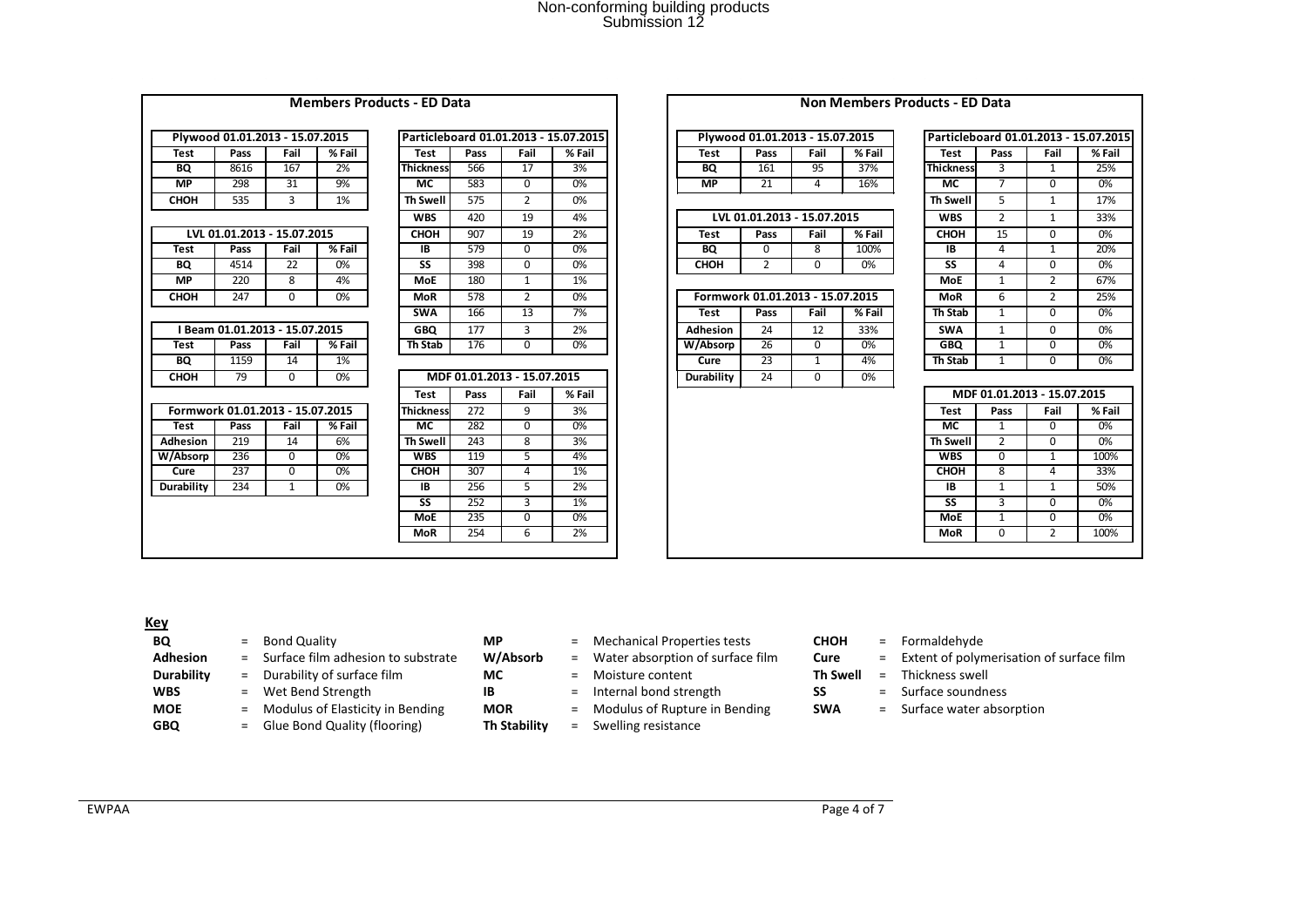## **4. Current Regulatory Framework problems.**

Australia has extremely good product standards via either Australian or joint Australian/New Zealand standards system. These reflect the product characteristics necessary to provide safe and reliable performance. The National Building Code (NBC) references many of these.

The Competition and Consumer Act (2010) adequately addresses misleading product information, such as a brand not truly representing the properties of a product.

However, the EWPAA is frustrated by the failure to police existing regulations to prevent the use of non-compliant building products. The problems that we see are:

- There are no surveillance mechanisms to identify non-compliant product. Without surveillance, non-compliance issues are simply not being identified;
- There are a large number of small importers of EWP's. Many of these are small companies with very limited paid up capital or assets and disappear if significant product quality issues arise. This makes prosecution difficult and not cost effective;
- Reliance on product failure like the Docklands Cladding Fire is not a good indicator of the extent of the problem of non-compliant product, since the frequency of severe events (fire, storm, and cyclone) is relatively low. There is no data on the less obvious compliance issues, such as air quality in caravans, temporary buildings and cabinetry;
- The combination of lack of surveillance, difficulty and speed of legal process avenues and lack of meaningful penalties for selling non-compliant product mean that potential profit from importing non-compliant product outweighs the risk of penalties for selling misrepresented product.

In summary, the lack of product surveillance (irrespective of source) together with the lack of financial disincentives for importing/selling non-compliant product generate an environment where non-compliance levels are significant and the public is put at risk.

The situation is analogous to compliance with road speed limits. If there were very few police, no speed detection devices, and infringement penalties were low, it is probable that speed compliance rate would also be lower.

Clearly, a more effective way to address product non-compliance is to have an organisation that undertakes surveillance in response to non-spurious complaints and applies significant penalties in the case of non-compliance.

## **5. Identification of Non-compliant Product.**

The identification of non-compliant product must be non-discriminatory and apply to all EWP's, both domestically produced and imported.

The existing situation where the EWPAA undertakes market surveillance could be strengthened to formalise some testing of all product. This would be sufficient to document a complaint to an independent compliance body (ICB).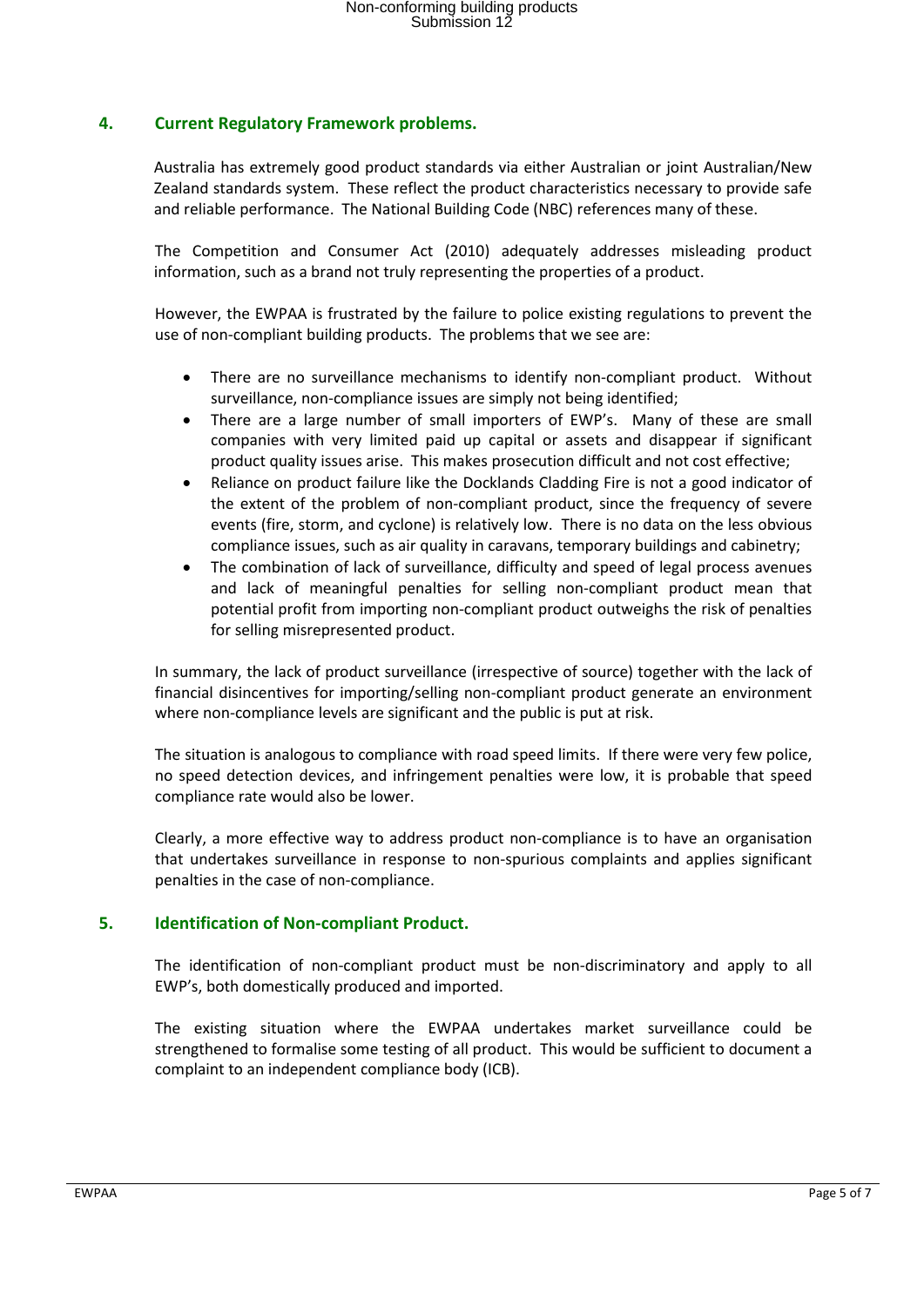The cost of extended marketplace surveillance by the EWPAA needs to be addressed by ensuring that a portion of penalties of non-confirming product sale are repatriated back to the EWPAA by the ICB.

Most of the building products industry is represented by peak bodies similar to the EWPAA, so the model proposed is broadly applicable.

It is emphasised that the decision by the ICB to prosecute non-compliance should not be based on the initial surveillance by the EWPAA or equivalent. Initial surveillance should be sufficient to document the basis for non-compliance in a manner detailed enough to ensure that the ICB can determine whether further action is warranted.

In all cases, complaints need investigation by the ICB with representative product testing by a NATA certified test facility of ICB's choosing. This will ensure independence and impartiality of investigation of a complaint.

### **6. Preferred option for enforcing regulation to prevent use of non-compliant product.**

Mandatory product certification is **not** an effective mechanism to reduce the incident of noncompliant product. Both the plumbing and electrical product sectors are experiencing difficulties with non-compliance despite mandatory certification. These sectors are currently dealing with fraudulent certification and documentation, resulting in product in the market that has appropriate certification, but is still non-compliant.

The EWPAA is also seeing fraudulent certification of EWP's particularly in the area of formply. This is potentially very serious, as construction site managers who correctly undertake correct specification and inspection of formply as part of their due diligence in providing a safe working environment for employees and contractors are being misled by this product misrepresentation.

It is proposed that the only effective way to reduce non-compliant product use is to make it an offence to either:

- (a) Sell non-compliant or misrepresented product;
- (b) Use non-compliant or misrepresented product where it is directly imported by the first user.

Severe financial penalties need to be imposed for conviction, as this must act as a deterrent and must fund the cost of the operation of surveillance, testing, investigation and legal proceedings.

The ACCC is the appropriate organisation to fulfil this function, as the Competition and Consumer Act 2010 already provides the legislative framework. However, it is essential that the ACCC has an Independent Compliance Body that provides the resources to:

- 1. Assess all documented non-trivial complaints related to product non-compliance;
- 2. Organise independent testing to prove complaint within a legal context;
- 3. Prosecute breaches of non-compliant sale or first use.